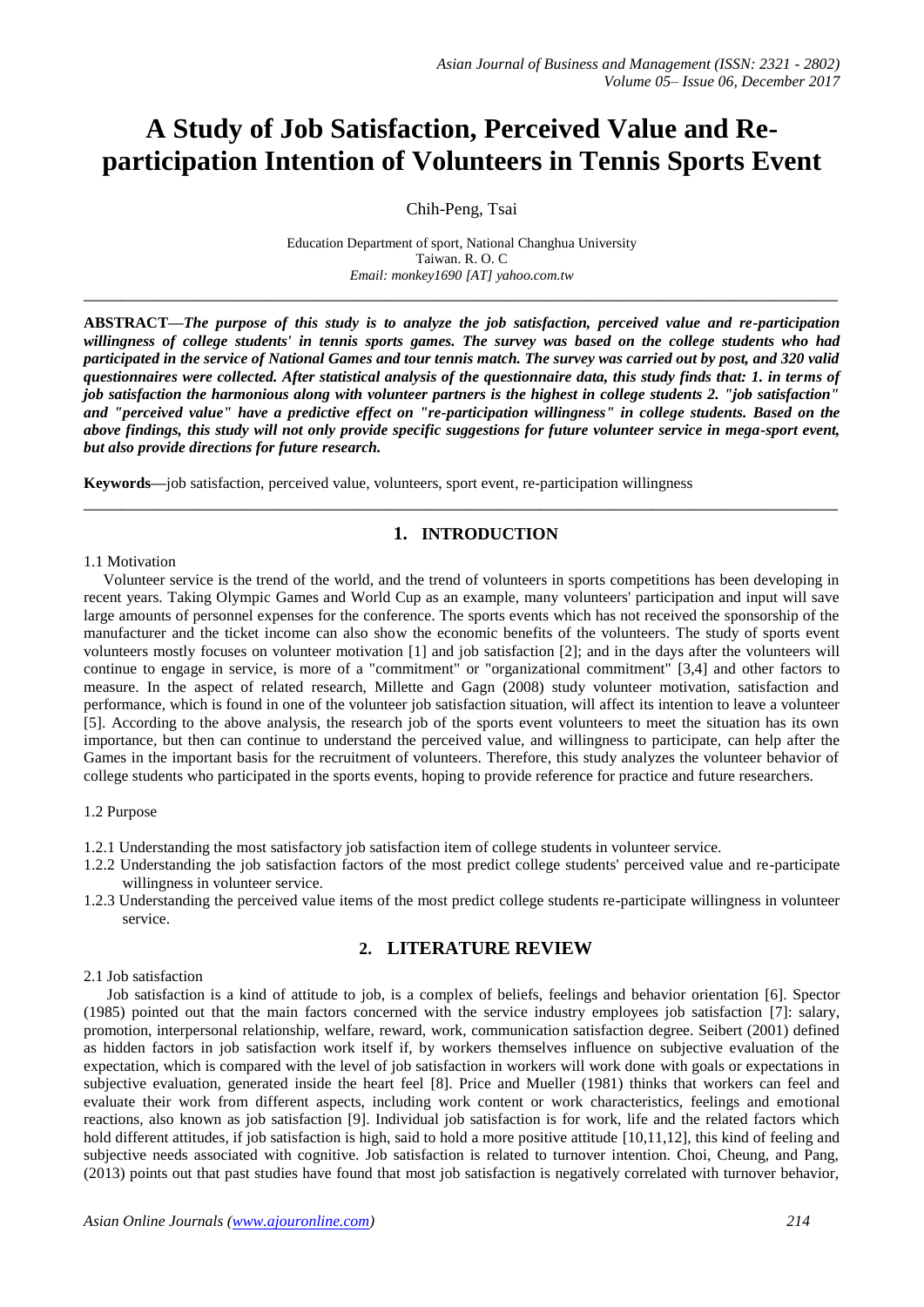while job satisfaction factors include nursing professionalism, interpersonal relationships among colleagues, management methods, human resources and so on [13].

#### 2.2 Perceived value

 Perceived value is a very important variable in consumer behavior research. It is usually used to understand customers' feelings after consumption, and has been widely applied in tourism and leisure research in recent years. Zeithaml (1988) thinks that perceived value is based on the part of consumers' perceived and paid parts, which is used to evaluate the utility of the product, and the concept of value can be divided into four points [14]: 1. Low price: the most important part of the value of the customer's heart is the price. 2. Value is what I want in the product: to show whether it can be satisfied by a subjective demand from consumption. The 3 value is that the price I pay is the same as the quality I get: value is an exchange between pay and gain. 4, value is what I pay for what I get: this view means that when customers describe the value, they consider all relevant payments and all relevant conclusions and conclusions. Côté and Morgan (2002) study on the job satisfaction and turnover intention relationship, with its 111 workers as the object, the results found that job satisfaction has significant effect [15]. In terms of related volunteer research, Millette and Gagne (2008) studies volunteers' motivation, satisfaction and performance [5]. One result is that volunteers' job satisfaction will affect their intention to leave volunteers. This study is to infer according to the above results, the volunteer job satisfaction will affect their willingness to participate in the day after.

#### 2.3 Re-participation

 Then the re-participation willingness, a very important variable in consumer behavior research, usually is to understand the consumer repurchase willingness, but in recent years, is widely used in the study of tourism and leisure, usually to revisit intention analysis. Huang and Han (2010) explore the participating motivation and continual service desires among the Red Cross Society's Lifeguard Volunteers at Taipei County, result find that five elements in participating motivation and personal benefit in continuous serving intention, other elements were significantly related to the research. The variables of continuous serving intention explained about 16% forecast. Each individual variable showed that "Self-improvement" was the key to the participation and motivation of continuous servicing [16]. Chang Liao (2011) study college students Volunteers' participation work satisfaction, perceived value and re-participation willingness in the 2009 World Sport Games, result found that work satisfaction, volunteers saw participation in the tournament as a most satisfying volunteer service: "ability to get along well with partners, mutual support with volunteer partners, and feeling joy from helping others;" volunteers' work satisfaction positively influenced their perceived value and re-participation willingness [17]. Volunteers' perceived value positively influenced their re-participation willingness. Chang Liao (2012) study college students Volunteers' participation work satisfaction, perceived value and re-participation willingness in the 2011 Taiwan National Games, result found that volunteers saw participation in the tournament as a most satisfying volunteer service: "get along with will partner volunteers' harmoniously;" There is powerful predicted on re-participation willingness is flow experience, work satisfaction, perceived value [18].

## **3. METHODOLOGY**

#### *3.1. Subject and Sampling*

This research object is a college student volunteer who participated in the national tennis tournament and professional tennis tournament. In this study, a total of 350 questionnaires were mailed, with a total 322 of the questionnaire, after deducted 2 questionnaires with incomplete fill and answer, 320 valid questionnaires were collected in this study.

#### *3.2. Questionnaire*

The research questionnaire for the first part of the "volunteer job satisfaction scale", a total of 17 questions; mainly refer to Farrell, Johnston, and Twynam (1998) [2] of sports event volunteers job satisfaction research as well as the Roseanna and Guzley (2001) developed volunteers' satisfaction index [19]. The main items in the content, to understand the general assembly for volunteer training and welfare system meet the content of the job satisfaction, and satisfaction and interpersonal interaction. The second part is the "perceived value scale of volunteer service". There are 3 questions in this part of the scale, which mainly refers to the definition of perceived value in consumer behavior. According to Cronon, Brady, and Hult (2000) pointed out that perceived value usually refers to the sacrifice that consumers pay for obtaining products or services, such as money and non-money. In terms of money, for a product or service, money is not sacrificed for the product, but also for the spirit of a product or service [20]. The fourth part is "volunteer volunteer participation scale" scale. There are 4 questions in this scale. The main part of this scale is drawn from the concept of behavioral intention of sightseeing tour, mainly based on the destination intention study of Chen and Tsai [21]. The above three scales were measured by Likert 5 point scale. They were given 1 to 5 scores from "very agree", "agree", "normal", "disagree" and "very disagree", respectively. The fourth part is personal background variables, including gender, University category, grade, volunteer service experience, and volunteer service times in sports competitions.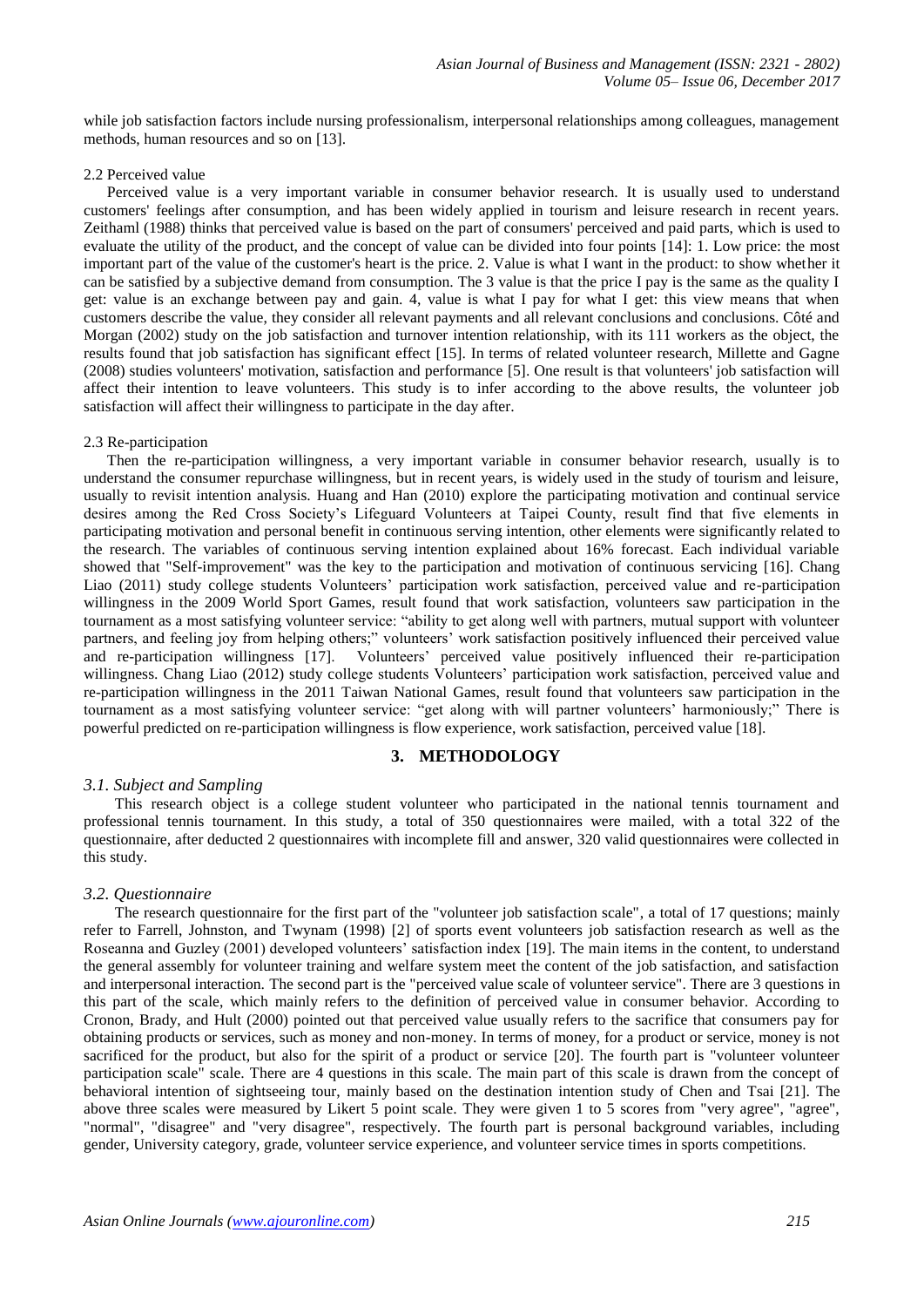## *3.3. Data Analysis*

The effective questionnaires were statistically analyzed by SPSS For Windows 21. The analysis steps included: 1. the reliability and validity of the research scale were constructed by exploratory factor analysis and Cronbach alpha reliability test. 2. use the frequency distribution to analyze college students' personal background changes and job satisfaction. 3. the predictability of "job satisfaction" and "perceived value" to "re-participation willingness" were analyzed by multiple regression.

# *3.4 Analysis of the reliability and validity*

#### 3.4.1 Validity analysis

 In this study, Kaiser-Meyer-Olkin analysis was performed before factor analysis. The result showed that the KMO value was.92, which was close to 1, indicating that the sampling was correct. In addition, the exploratory factor analysis, this scale is to extract the four factors, each factor according to the item characteristics and relative research were named "help and self-affirmation", "good interpersonal interaction", "good welfare" and "others appreciation and affirmation" of other factors, the scale of cumulative variation the amount is 68.28.

#### Table1 Summary of validity analysis of volunteer job satisfaction scale

| Items                                                | Help and self-<br>affirmation | Good<br>interpersonal<br>interaction | Good welfare | Others<br>appreciation<br>and<br>affirmation |
|------------------------------------------------------|-------------------------------|--------------------------------------|--------------|----------------------------------------------|
| 7. Let me feel the happiness of helping people       | .80                           |                                      |              |                                              |
| 6. Feel self-affirmative                             | .73                           |                                      |              |                                              |
| 5. It is meaningful feel the service of volunteers   | .71                           |                                      |              |                                              |
| 8. give me a positive affirmation                    | .60                           |                                      |              |                                              |
| 16. Let me get a sense of achievement                | .59                           |                                      |              |                                              |
| 2. Get to know each other with the volunteers        |                               | .86                                  |              |                                              |
| 1. Harmonious along with volunteer partners          |                               | .77                                  |              |                                              |
| 3. Support each other with volunteer partners        |                               | .75                                  |              |                                              |
| 4. Let me make a good friend                         |                               | .56                                  |              |                                              |
| 14. Provide good welfare measures                    |                               |                                      | .88          |                                              |
| 13. Provide good incentives                          |                               |                                      | .86          |                                              |
| 15. Provide good living measures                     |                               |                                      | .82          |                                              |
| 17. Let me be full of confidence in my future job    |                               |                                      | .78          |                                              |
| 9. Many people admired my service.                   |                               |                                      |              | .80                                          |
| 10. Friends and relatives have given me an affirmati |                               |                                      |              | .69                                          |
| 11. training let me to make full use of my skills    |                               |                                      |              | .64                                          |
| 12. High autonomy for volunteers to job              |                               |                                      |              | .57                                          |
| Eigenvalues                                          | 3.29                          | 2.88                                 | 2.84         | 2.77                                         |
| Variance                                             | 19.36                         | 16.95                                | 16.70        | 16.27                                        |
| Cumulative variance                                  | 19.36                         | 36.30                                | 53.01        | 69.28                                        |

#### 3.4.2 Reliability validity analysis

The results of the analysis showed that the "job satisfaction scale" was .93, the "perceived value scale" was .89, and the "re-participation willingness scale" was .92. The results show that the scale of this study has a high degree of reliability.

# **4. RESULT**

# *4.1. The effective sample characteristics analysis*

Of the 320 effective samples, 180 (56.6%) were male and 138 (43.4%) were female. In the category of universities, the technical and vocational colleges are  $146 \ (46.6\%)$ , and the university is  $167 \ (52.2\%)$ . In grade,  $52(16.4\%)$  is freshman, 165(51.9%) is sophomore, 94(29.6%) is junior, and 7(2.2%) is senior. In the experience of volunteer service, there were 238(75.3%) experienced people and 78(24.7%) people with no volunteer experience. In terms of the number of volunteer services in sports event, the number of people who served 1 times was the largest, accounting for 71(39.9%) people; followed by 2 times, 46(25.8%) people, followed by 3 times service, 29(16.3%) people, 5 times 8(4.5%), and more than 6 times is 17 people.

## *4.2 Analysis of job satisfaction*

The results of the analysis showed that with effective sample of volunteers "job satisfaction" item average score ranking, the five highest: "harmonious along with volunteer partners" (M=4.13, SD=.71), "Let me feel the happiness of helping people" (M=4.02, SD=.79), support each other with volunteer partners "(M=3.99, SD=.78)," Get to know each other with the volunteers "(M=3.92, SD=.73), and" it is meaningful to feel the service of volunteers "(M= 3.88, SD=.79).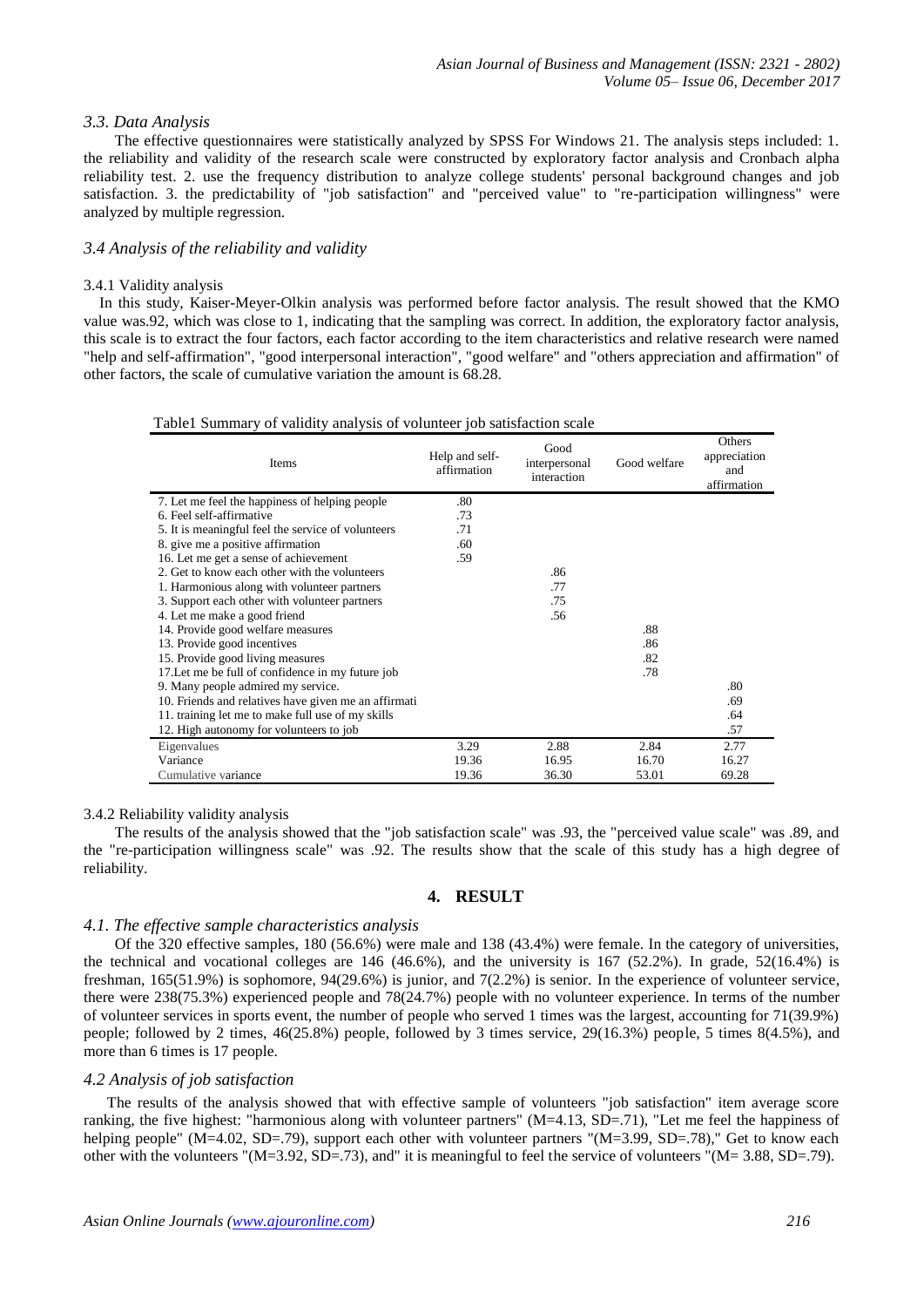|  |  | Table2 Analysis job satisfaction of college students |
|--|--|------------------------------------------------------|
|--|--|------------------------------------------------------|

| Items                                                              | Mean | <b>SD</b> |
|--------------------------------------------------------------------|------|-----------|
| 1. Harmonious along with volunteer partners                        | 4.13 | .71       |
| 7. Let me feel the happiness of helping people                     | 4.02 | .79       |
| 3. Support each other with volunteer partners                      | 3.99 | .78       |
| 2. Get to know each other with the volunteers                      | 3.92 | .74       |
| 5. It is meaningful to feel the service of volunteers              | 3.88 | .79       |
| 6. Feel self-affirmative                                           | 3.83 | .77       |
| 8. Both the player and the audience give me a positive affirmation | 3.82 | .78       |
| 10. Friends and relatives have given me an affirmation             | 3.78 | .77       |
| 12. High autonomy for volunteers to job                            | 3.75 | .82       |
| 4. Let me make a good friend                                       | 3.73 | .85       |
| 16. Let me get a sense of achievement                              | 3.73 | .77       |
| 9. Many people admired my service.                                 | 3.72 | .78       |
| 11. Education and training allow me to make full use of my skills  | 3.66 | .82       |
| 17. Let me be full of confidence in my future job                  | 3.63 | .77       |
| 14. Provide good welfare measures                                  | 3.43 | .89       |
| 13. Provide good incentives                                        | 3.41 | .89       |
| 15. Provide good living measures                                   | 3.31 | 1.02      |

# *4.3. Regression analysis of job satisfaction on perceived value and re-participation willingness* 4.3.1 Regression analysis of job satisfaction on perceived value

 From table 3 shows the results of the analysis, this research use job satisfaction the 4 factors as predictors, "perceived value" factors for dependent variable, and adopt enter method of regression analysis to analysis, the result found that "help and self-affirmation" (t=5.16, p<.05), "good welfare" (t=9.15, p<.05) and "others appreciation and affirmation" (t=3.82, p<.05) three factors have predictive power, can predict college students' volunteer service of "perceived value" reach to 58% in sport event.

Table3 Regression analysis of job satisfaction on perceived value

| Variables                                                                                                       | B   | Std. Error | <b>B</b> eta | t倌      | Sig  |
|-----------------------------------------------------------------------------------------------------------------|-----|------------|--------------|---------|------|
| help and self-affirmation                                                                                       | .28 | .05        | .29          | $5.16*$ | .000 |
| good interpersonal interaction                                                                                  | .06 | .09        | .03          | .66     | .511 |
| good welfare                                                                                                    | .55 | .06        | .39          | $9.15*$ | .000 |
| others appreciation and affirmation                                                                             | .29 | .08        | .21          | $3.82*$ | .000 |
| R = .76 R <sup>2</sup> = .58 adjusted R <sup>2</sup> = .58 F=110.72*                                            |     |            |              |         |      |
| $\cdot$ $\cdot$ $\cdot$ $\cdot$<br>$\cdots$<br>$\mathbf{a}$ $\mathbf{a}$ $\mathbf{a}$ $\mathbf{a}$ $\mathbf{b}$ |     |            |              |         |      |

a.\*p<.05, b. Dependent variable: perceived value

# 4.3.2 Regression analysis of job satisfaction on re-participation willingness

| Variables                                                         | в      | Std. Error | Beta   | t值      | Sig  |  |
|-------------------------------------------------------------------|--------|------------|--------|---------|------|--|
| help and self-affirmation                                         | .50    | .62        | .51    | $8.01*$ | .000 |  |
| good interpersonal interaction                                    | $-.08$ | .10        | $-.04$ | $-.76$  | .744 |  |
| good welfare                                                      | .25    | .07        | .17    | $3.62*$ | .000 |  |
| others appreciation and affirmation                               | .20    | .09        | .14    | $2.25*$ | .025 |  |
| R = .69 R <sup>2</sup> =.48 adjusted R <sup>2</sup> =.48 F=73.22* |        |            |        |         |      |  |
|                                                                   |        |            |        |         |      |  |

Table4 Regression analysis of job satisfaction on perceived value

a.\*p<.05, b. Dependent variable: re-participation willingness

 From table 4 shows the results of the analysis, this research use job satisfaction the 4 factors as predictors, "reparticipation willingness" factors for dependent variable, and adopt enter method of regression analysis to analysis, the result found that "help and self-affirmation" (t=8.01, p<.05), "good welfare" (t=3.62, p<.05) and "others appreciation and affirmation" ( $t=2.25$ ,  $p<.05$ ) three factors have predictive power, can predict college students' volunteer service of "reparticipation willingness" reach to 48% in sport event.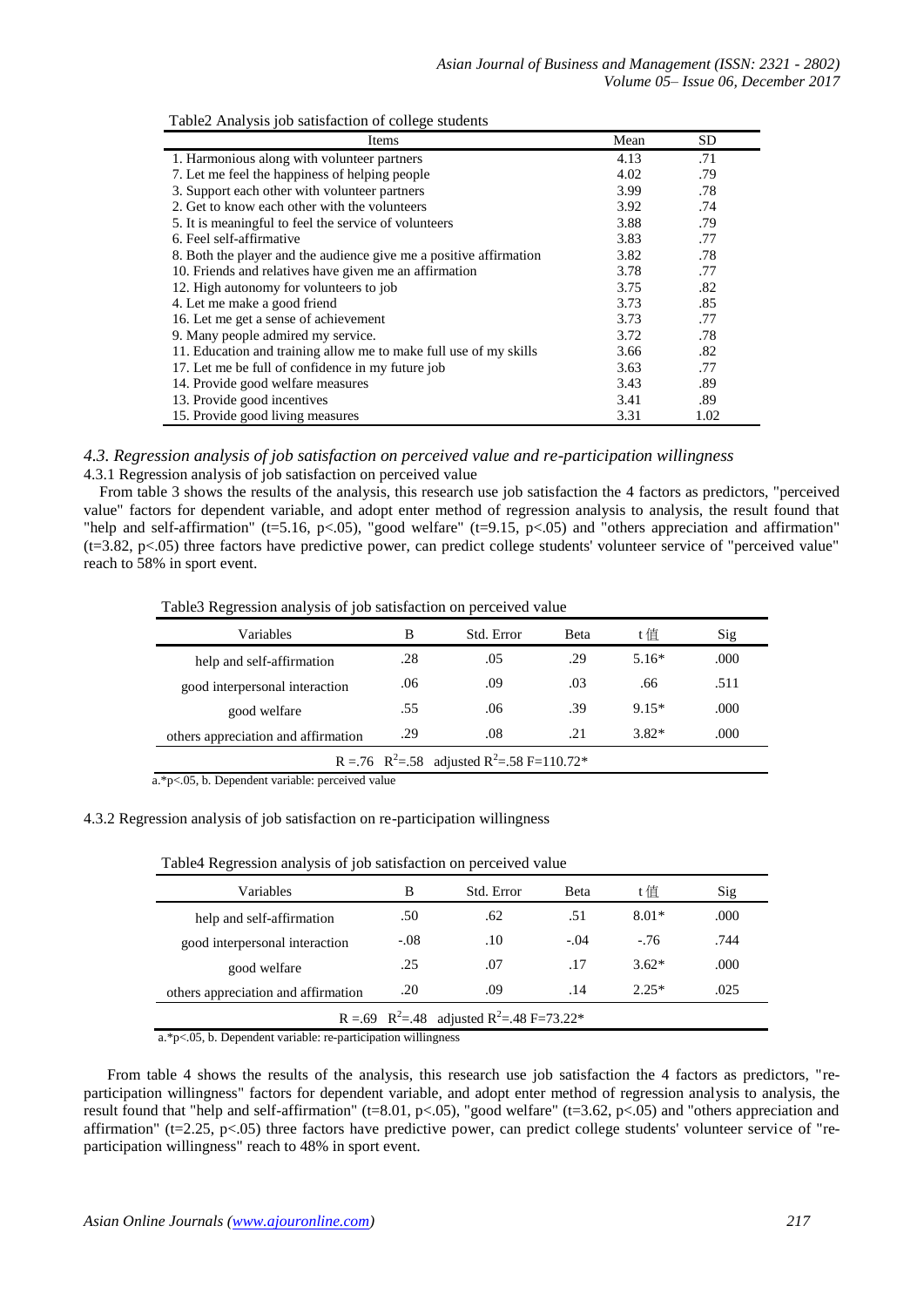4.3.3 Regression analysis of perceived value on re-participation willingness

 From table 5 shows the results of the analysis, this research use perceived value the 3 items as predictors, "reparticipation willingness" factors for dependent variable, and adopt enter method of regression analysis to analysis, the result found that " it is worthwhile to spend money on volunteer service" ( $t=10.64$ ,  $p<0.05$ ), " it is worthwhile to spend money on volunteer service "  $(t=11.02, p<0.05)$  and " It is worthwhile to spend energy on volunteer service "  $(t=8.54, p<0.05)$ p<.05) three factors have predictive power, can predict college students' volunteer service of "re-participation willingness" reach to 90% in sport event.

| Variables                                                          | B    | Std. Error | Beta | t 佰      | Sig  |
|--------------------------------------------------------------------|------|------------|------|----------|------|
| It is worthwhile to spend money                                    | 1.45 | .14        | .34  | $10.64*$ | .000 |
| It is worthwhile to spend time                                     | 1.62 | .15        | .38  | $11.02*$ | .000 |
| It is worthwhile to spend energy                                   | 1.23 | .14        | .30  | $8.54*$  | .000 |
| R = .95 R <sup>2</sup> =.90 adjusted R <sup>2</sup> =.90 F=932.14* |      |            |      |          |      |

Table5 Regression analysis of perceived value on re-participation willingness

a.\*p<.05, b. Dependent variable: re-participation willingness

# **5. CONCLUSION AND SUGGESTION**

# *5.1. Conclusion*

## 5.1.1Analysis of Job Satisfaction

The result of the analysis shows that volunteers are satisfied with their responsibilities in the sports events, mainly from the good communication and interaction with volunteers, and the most important is mutual support, so that they can be satisfied in the volunteer service. Though volunteers are not paid, it can be found that in comparison with the above studies [7,9,10,13], interpersonal relationship is the motive force to maintain employees' work in the workplace, and the relative enthusiasm for their services is also very high.

# 5.1.2 Analysis of job satisfaction on perceived value

 The results showed that college students volunteer in the tournament in the process of voluntary service, which help people feel happy, think it is meaningful to volunteer, certainly regardless of self or others to give, plus a sense of achievement, so when the college students volunteer service job satisfaction is high, for the future of sport events volunteer participation will the higher. It is also found that games organized units to provide the benefits, rewards and improve life for college students in the future, games volunteers will also have the effect of prediction. Therefore, from the above results, it is obvious that volunteers have a high degree of job satisfaction. They will take a positive attitude towards volunteering service. This finding is the same as related research [10,11,12,15].

# 5.1.3 Analysis of perceived value on re-participation willingness

 The analysis found that when college students volunteered, they thought it would be worthwhile to spend money, spend time and think that they put their physical strength into sport events service. It has a significant prediction effect on whether they will continue to participate in sports events in the future. Based on the above findings, college volunteers can feel highly satisfied with their work in the process of volunteering service, and their willingness to volunteer in the future is also higher [16,17,18].

# *5.2 Implication*

- 5.2.1 The student volunteers in the job satisfaction, is based on "interaction with others", so according to the above results, the future mega-sport events in the recruitment of volunteers, the job can meet the reason for recruitment of volunteers for the promotion of the basis, and promote college students to participate in volunteer service willingness.
- 5.2.2 The researchers also found that college students volunteer is different from the past they are very concerned about the meeting of "welfare measures". So, for the following unit to handle the large competitions, provide perfect welfare measures, strengthen the food, clothing, shelter, education, recreation, etc., can attract students to actively participate, and let them have a high degree of job satisfaction.
- 5.2.3 The results of this study found that volunteers' of "job satisfaction" and "perceived value" had a predictive effect on re-participation volunteers service. Therefore, the planning of the future sport events will be necessary in planning the job items of volunteers, except for the necessary training. Because they feel satisfied with their job in volunteer service, then they will feel the service for volunteers. It is worth paying for time, money and energy. If they want to recruit them again, their willingness will be higher.